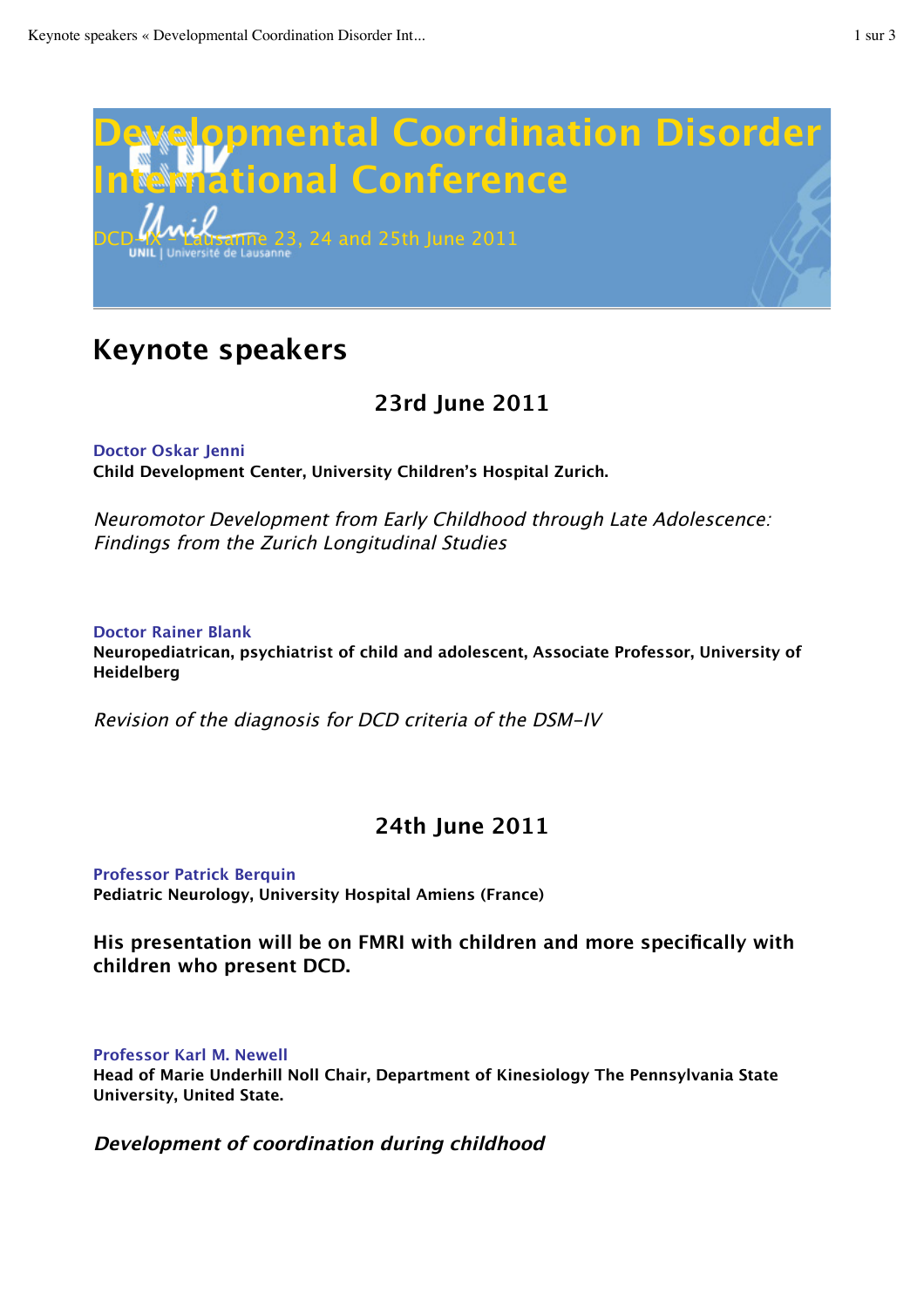**Dr. Christopher Newman, MD Pediatric physiatrist, University Hospital of Lausanne**

**External Feedback : a Power Tool for Enhancing the Learning of Motor Skills ?**

## **25th June 2011**

**Professor John Cairney McMaster Family Medicine Professor of Child Health Research McMaster University, Hamilton, Canada**

**Developmental Coordination Disorder, activity and physical health in children; current findings, future directions**

**Doctor Rainer Blank**

**Neuropediatrican, psychiatrist of child and adolescent, Associate Professor, University of Heidelberg, (Germany)**

**Interdisciplinary guideline in DCD in Germany**

**Professor Bouwien Smits-Engelsman Motor Control Laboratory, Katholieke Universiteit Leuven (Belgium)**

### **What can we learn about the brain-behaviour relations from studies in groups of children with brain damage?**

#### **Professor Peter Wilson**

**Discipline of Psychology, College of Science, Engineering & Health RMIT University, Melbourne Victoria (AU)**

**State of the art in performance deficits**

#### **Professor Helene Polatajko**

**Dalla Lana School of Public Health University of Toronto Department of Occupational Therapy, University of Toronto (CA)**